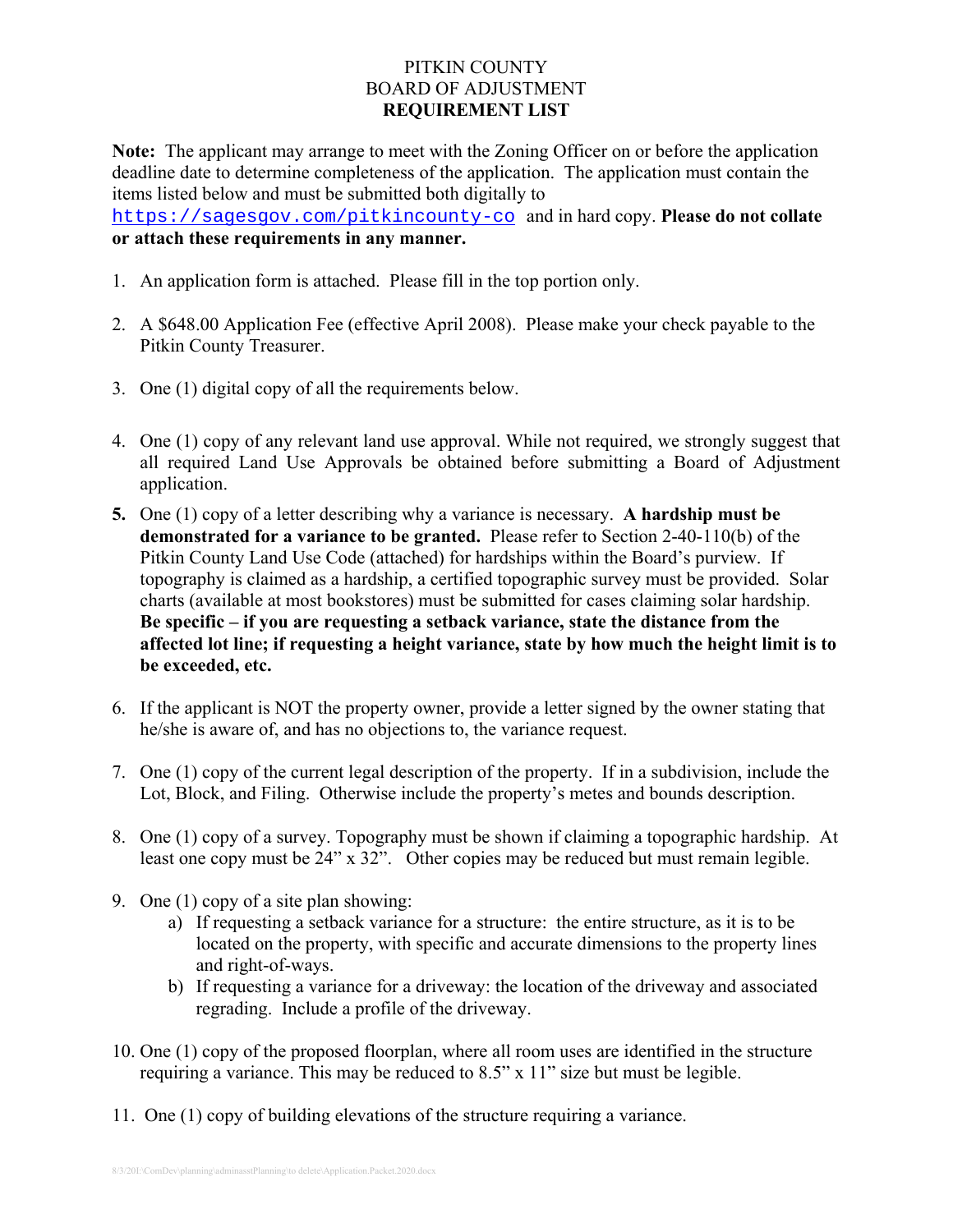- 12. One (1) copy of a vicinity/directional map, plus written directions so the property may be easily located. An 8 1/2" x 11" hand drawn map is acceptable. Please indicate where the notification sign (see item #12) will be placed.
- 13. Because Board of Adjustment meetings are Public Hearings, noticing requirements are subject to Section 2-20-100 (3) and (4) of the Land Use. **Please read these sections carefully**. They are included in this packet for your convenience.

Subsection 3 explains requirements for posting a public notice sign. If a sign is not issued to you upon submission of the application, please request one from the Community Development Department, or you may provide your own sign subject to compliance with the requirements in this section. The sign must be posted for no less than 15 days prior to the hearing date.

Subsection 4 explains how to notify the owners of properties within 300 feet of your subject site. You are responsible for compliance with the requirements in this section. The return address on envelopes mailed to owners of properties within 300 feet of the subject site must be: Community Development Department, 530 East Main Street, Ste. 205, Aspen, CO 81611, Attn: Joanna Schaffner. Do not use *your* return address.

- 14. One (1) copy of a list of property owners within 300 feet of the subject site and their mailing addresses.This includes properties across the river, road, railroad, or any other physical divide, and also includes the Forest Service, BLM, Highway Department, Pitkin County, or any land owned by a public or private entity.
- 14. The attached affidavit must be completed, and then signed by a notary public. Attach a picture of the sign as posted on the property. Present the affidavit to Staff at the meeting to verify that the sign has been posted and the mailing completed as required. **Do not submit the affidavit with your application.**

# **PLEASE BE AWARE OF THE FOLLOWING:**

- 1. The plans submitted to the Board of Adjustment must accurately show the proposed development. If substantial changes are made prior to permit submittal, the permit application may be rejected.
- **2.** Some subdivisions have their own setback requirements. The Pitkin County Board of Adjustment may only grant variances for County setback requirements. Any encroachment into a subdivision setback should be approved by the Homeowners' Association or Architectural Review Committee. While not required**, you are strongly urged to submit an approval from your subdivision review committee.**
- 3. The applicant, or a representative for the applicant, must attend the meeting.
- 4. A resolution indicating the outcome of the request will be prepared following the meeting. The resolution is the document that memorializes the Board's decision and will be recorded in the County's Clerk and Recorder's Office. A copy of the recorded resolution will be mailed to you or your representative. A development permit application may be submitted to the Community Development Department prior to your receipt of the resolution.
- 5. Photographs are not required, but can be used to supplement your application.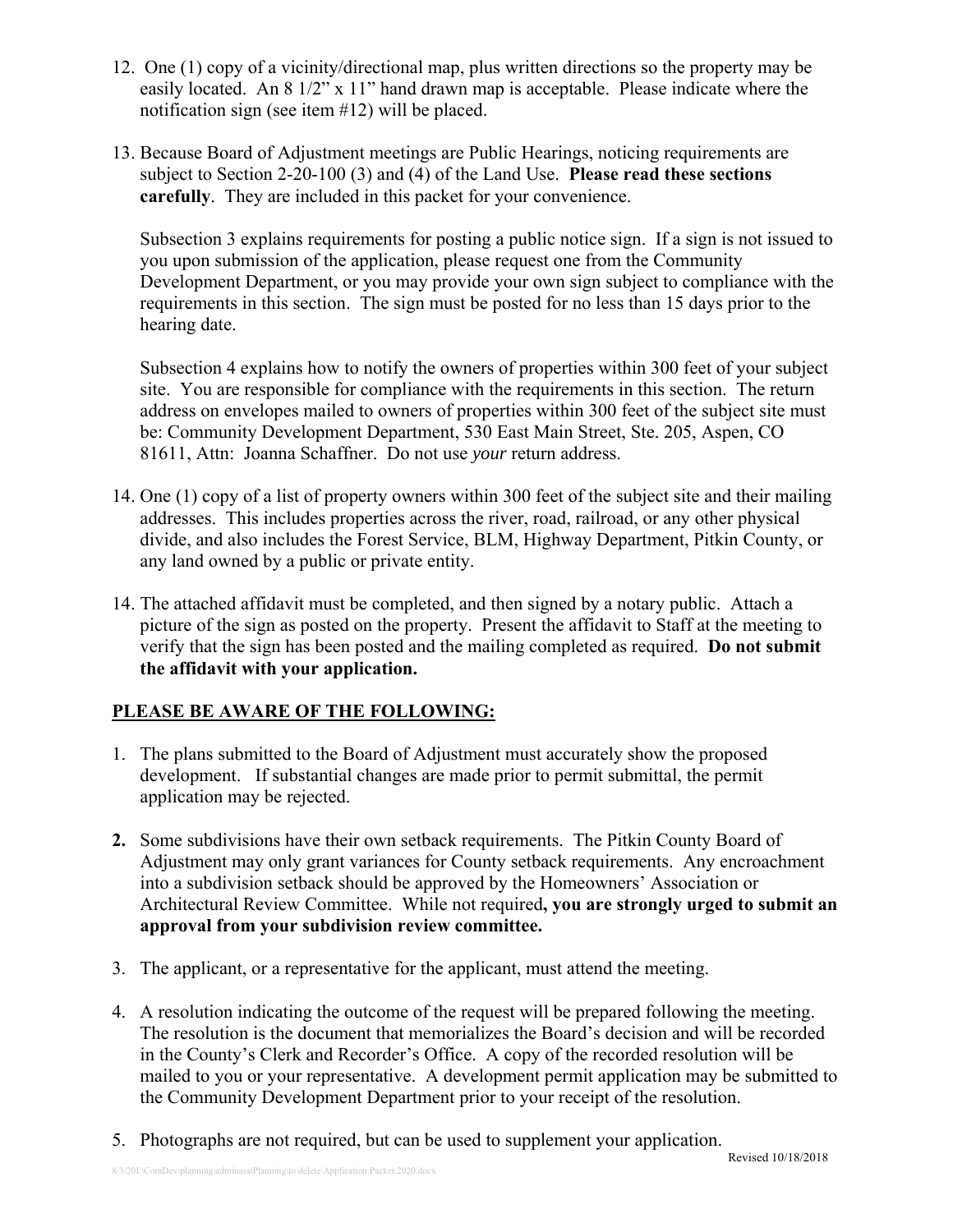# PITKIN COUNTY BOARD OF ADJUSTMENT **APPLICATION FORM**

| REPRESENTATIVE PHONE                                                                                                                                                                                                                                                                                                                                                                                                                                                                                                                                                                                                                                                                                                                                                                                                                                                                                                                                          |  |  |  |  |
|---------------------------------------------------------------------------------------------------------------------------------------------------------------------------------------------------------------------------------------------------------------------------------------------------------------------------------------------------------------------------------------------------------------------------------------------------------------------------------------------------------------------------------------------------------------------------------------------------------------------------------------------------------------------------------------------------------------------------------------------------------------------------------------------------------------------------------------------------------------------------------------------------------------------------------------------------------------|--|--|--|--|
|                                                                                                                                                                                                                                                                                                                                                                                                                                                                                                                                                                                                                                                                                                                                                                                                                                                                                                                                                               |  |  |  |  |
|                                                                                                                                                                                                                                                                                                                                                                                                                                                                                                                                                                                                                                                                                                                                                                                                                                                                                                                                                               |  |  |  |  |
|                                                                                                                                                                                                                                                                                                                                                                                                                                                                                                                                                                                                                                                                                                                                                                                                                                                                                                                                                               |  |  |  |  |
|                                                                                                                                                                                                                                                                                                                                                                                                                                                                                                                                                                                                                                                                                                                                                                                                                                                                                                                                                               |  |  |  |  |
|                                                                                                                                                                                                                                                                                                                                                                                                                                                                                                                                                                                                                                                                                                                                                                                                                                                                                                                                                               |  |  |  |  |
|                                                                                                                                                                                                                                                                                                                                                                                                                                                                                                                                                                                                                                                                                                                                                                                                                                                                                                                                                               |  |  |  |  |
| $PARCEL ID # \n$                                                                                                                                                                                                                                                                                                                                                                                                                                                                                                                                                                                                                                                                                                                                                                                                                                                                                                                                              |  |  |  |  |
|                                                                                                                                                                                                                                                                                                                                                                                                                                                                                                                                                                                                                                                                                                                                                                                                                                                                                                                                                               |  |  |  |  |
| (To be completed by Zoning staff)<br>Meeting Date: _________________                                                                                                                                                                                                                                                                                                                                                                                                                                                                                                                                                                                                                                                                                                                                                                                                                                                                                          |  |  |  |  |
| <b>Request:</b><br>foot Front yard setback variance, where _____ feet is required.<br>foot Rear yard setback variance, where _____ feet is required.<br>foot Side yard setback variance, where feet is required.<br>foot Side yard setback variance, where set is required.<br>$\frac{1}{1-\frac{1}{1-\frac{1}{1-\frac{1}{1-\frac{1}{1-\frac{1}{1-\frac{1}{1-\frac{1}{1-\frac{1}{1-\frac{1}{1-\frac{1}{1-\frac{1}{1-\frac{1}{1-\frac{1}{1-\frac{1}{1-\frac{1}{1-\frac{1}{1-\frac{1}{1-\frac{1}{1-\frac{1}{1-\frac{1}{1-\frac{1}{1-\frac{1}{1-\frac{1}{1-\frac{1}{1-\frac{1}{1-\frac{1}{1-\frac{1}{1-\frac{1}{1-\frac{1}{1-\frac{1}{1-\frac{1}{1-\frac{1}{1-\frac{1}{1-\frac{1}{1-\frac{1}{1-\frac{1$<br>foot Height variance, where is allowed.<br>foot Arterial Highway setback variance, where 200 feet is required.<br>foot Major Road setback variance, where 100 feet is required.<br>foot Collector Street setback variance, where 50 feet is required. |  |  |  |  |
| <b>Comments:</b>                                                                                                                                                                                                                                                                                                                                                                                                                                                                                                                                                                                                                                                                                                                                                                                                                                                                                                                                              |  |  |  |  |
| Application material was referred to:                                                                                                                                                                                                                                                                                                                                                                                                                                                                                                                                                                                                                                                                                                                                                                                                                                                                                                                         |  |  |  |  |

**Zoning Officer:** \_\_\_\_\_\_\_\_\_\_\_\_\_\_\_\_\_\_\_\_\_\_\_\_\_\_\_\_\_\_\_\_\_\_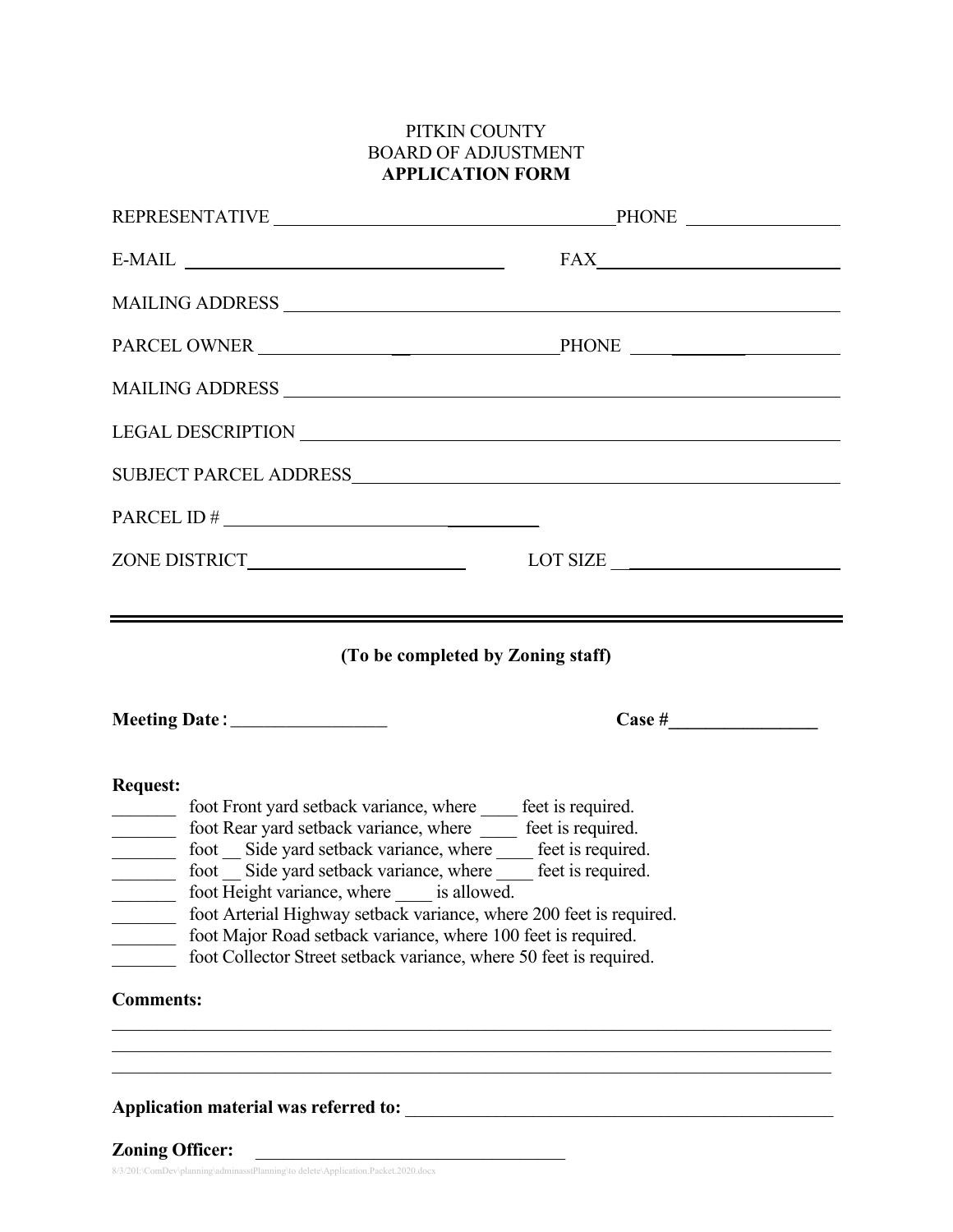### PITKIN COUNTY BOARD OF ADJUSTMENT **PUBLIC NOTICE REQUIREMENTS**

#### **Land Use Code Section 2-20-100**

For all decisions that require a public hearing, public notice shall be provided pursuant to this section.

#### **Development Applications**

Prior to a public hearing on a development application, notice shall be provided to the public, pursuant to the terms of this section.

#### *(1) CONTENT*

Every notice shall include:

(a) The name and mailing address of the applicant.

(b) The type of development application sought.

(c) Date, time and place of the hearing, (if a hearing is required) or the last date on which comments regarding the application will be received by the County (if a hearing is not required).

(d) The address and legal description of the subject property if applicable.

(e) A summary of the development application under consideration.

(f) Identification of the decision-making body conducting the hearing (or making the decision, if no hearing is required).

(g) Such other information as may be required to fully appraise the public of the nature of the application.

# *(2) PUBLICATION*

The Community Development Director shall cause notice of the hearings to be published one time in a newspaper of general circulation in the County as follows:

(a) For matters in which the Board of County Commissioners is the decision-making body, at least fourteen (14) and no more than ninety (90) days prior to the hearings.

(b) For matters in which the Board of Adjustment is the decision-making body, at least seven (7) and no more than ninety (90) days prior to the hearings.

#### *(3) POSTING*

(a) Posting of notice shall be made by the applicant by posting a sign in a conspicuous place on the property subject to the development application. The form of the sign shall be obtained from the Community Development Department. The sign shall be placed on the property at least fifteen (15) days prior to the public hearing, and shall be maintained in readable condition in the same location until the date of the public hearing.

(b) The sign shall be made of suitable, waterproof materials, shall be not less than twenty-four (24) inches wide and thirty-six (36) inches high, and shall be composed of letters not less than one (1) inch in height.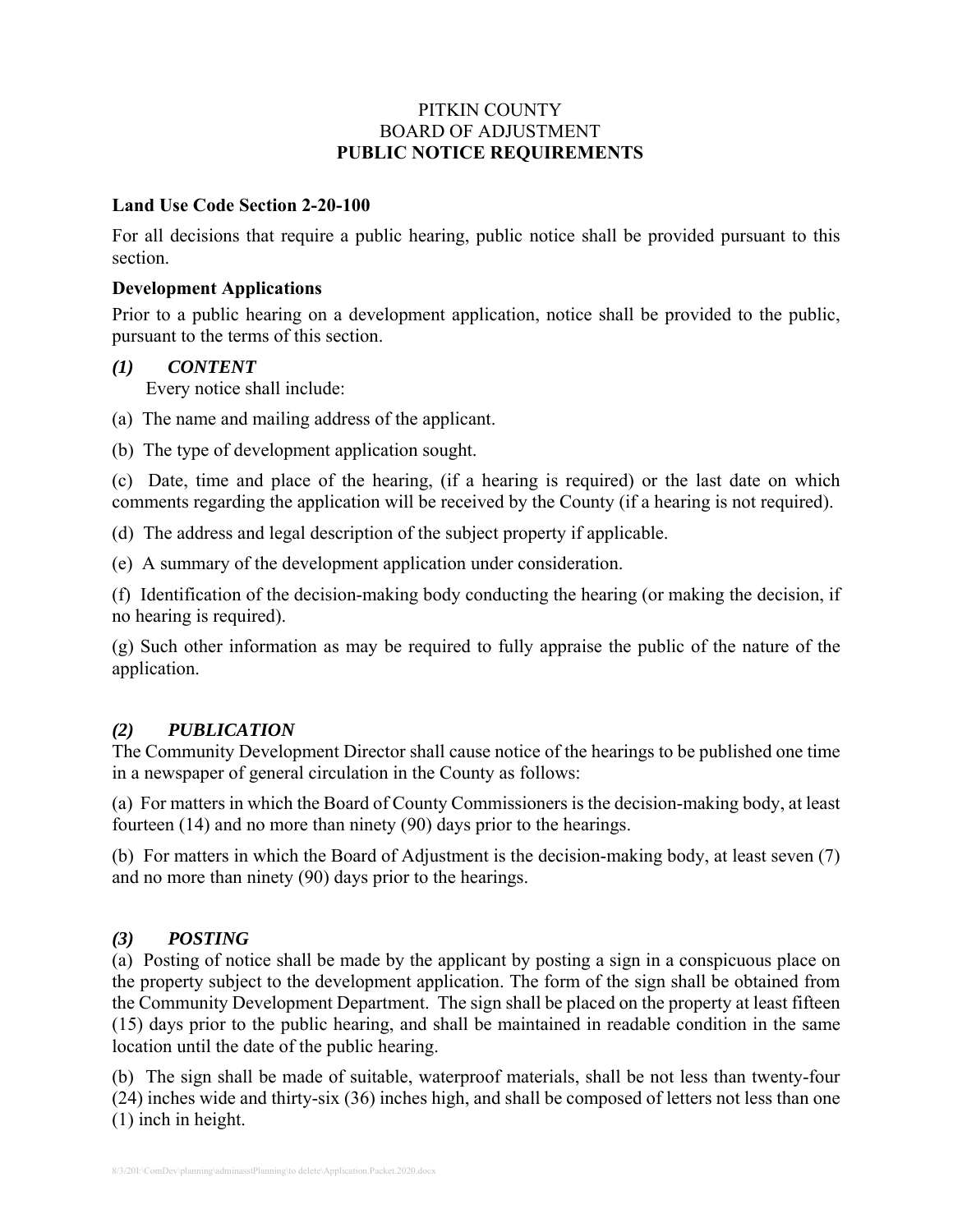(c) The applicant shall provide a signed and notarized affidavit in a form as specified by the Community Development Director attesting to the date that the sign was posted. A photograph of the posted sign must accompany the affidavit.

(d) It is the applicant's duty to ensure that required posted notice remains in place and in readable condition for the period specified above, to replace the posted notice if it is removed or becomes unreadable during that period, and to remove the sign within one (1) week after the public hearing.

# *(4) MAILING*

(a) The applicant shall obtain copy of the notice from the Community Development Department.

(b) At least thirty (30) days prior to a public hearing before the Board of County Commissioners, and at least seven (7) days prior to a public hearing before the Board of Adjustment, the applicant shall send the required form of notice to all owners of property within 300 feet of the property that is subject to the development application, as follows. If the application is for approval of oil and gas extraction or mineral extraction, notice shall be provided to both the current surface owners and current subsurface owners of the parcels of land within which the facility is proposed to be located, as well as the current surface owners of those parcels of land adjacent to the parcels within which the facility is proposed to be located.

(c) For purposes of the notice mailing, the applicant shall use the names and addresses on the current tax records of Pitkin County as they appeared no more than sixty (60) days prior to the date of the public hearing. It shall be the applicant's responsibility to obtain the required addresses.

(d) Notices shall be sent to property owners within 300 feet of the subject site by first class, postage prepaid U.S. mail. The applicant shall deliver to the Community Development Department, prior to any scheduled public hearing, meeting, or any administrative decision that requires a public notice, an affidavit confirming that the required mailed notices have been completed in accordance with the provisions of this subsection (4).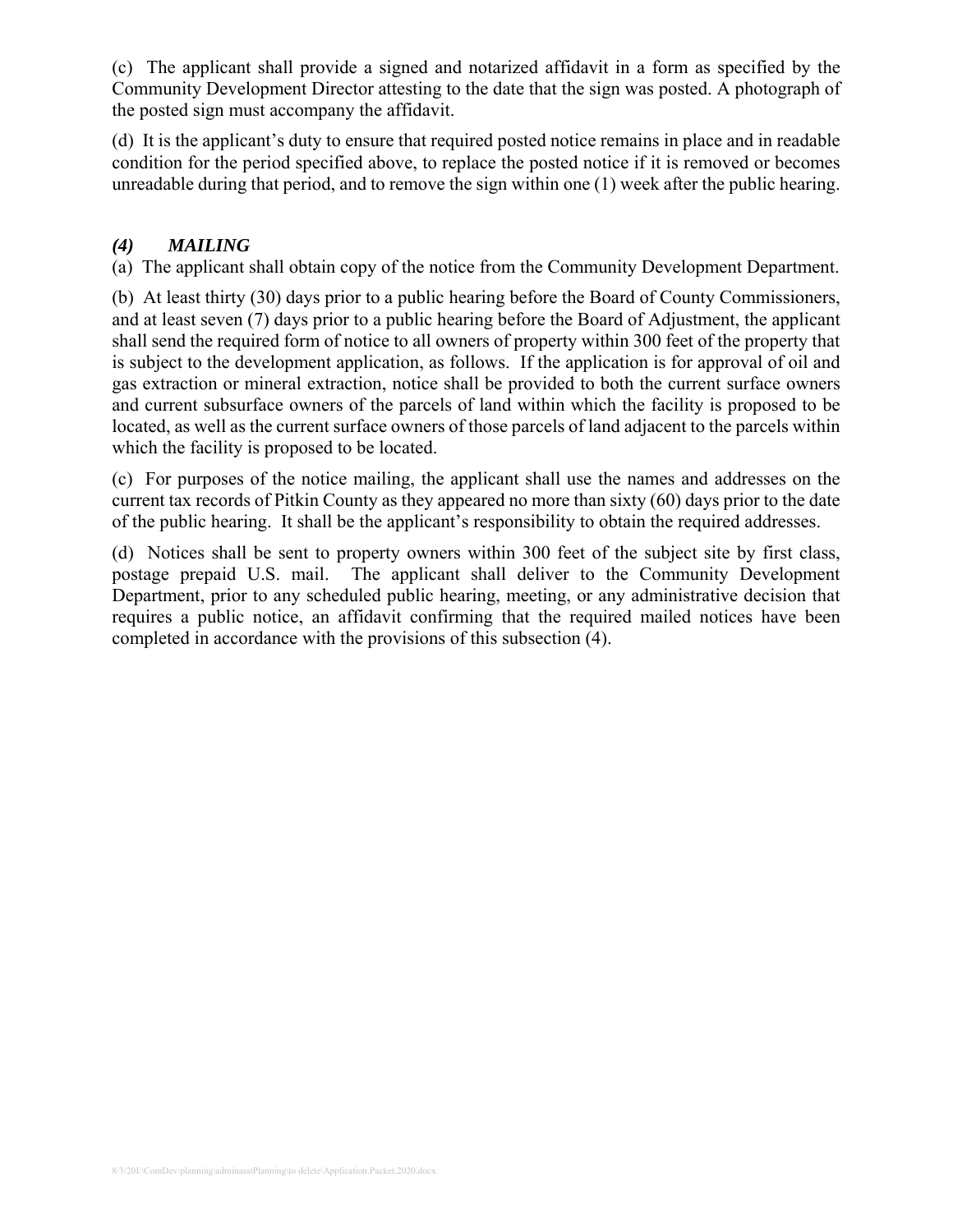### PITKIN COUNTY BOARD OF ADJUSTMENT **PITKIN COUNTY LAND USE CODE**

### **Section 2-10-30**

## **(a) Establishment**

There is hereby established the Pitkin County Board of Adjustment.

- *(1)* The Board of Adjustment shall be composed of five members.
- *(2)* The term of each member shall be two (2) years. The Board of County Commissioners shall establish staggered terms for the members.
- *(3)* The Board of County Commissioners may in its discretion appoint up to five (5) alternate Board of Adjustment members.
- *(4)* Any member of the Board of Adjustment may be removed for cause by the Board of County Commissioners.
- *(5)* Vacancies on the Board of Adjustment shall be filled by the appointment of an alternate member who shall have served a minimum of one (1) year prior to appointment as a regular member. If there is no such alternate member, the Board of County Commissioners shall appoint other alternate members, as necessary. If there are no available alternate members, vacancies may be filled by the Board of County Commissioners in the same manner as original appointments.
- *(6)* In the event that any regular member is temporarily unable to act owing to absence, illness, conflict of interest, or other cause, such position shall be filled during such temporary disability by an alternate member in accordance with the by-laws, if applicable, or by order of the chairperson.
- *(7)* Each member and alternate shall be a resident of the County.

#### **(b) Organization**

The Board of Adjustment may adopt by-laws approved by the Board of County Commissioners to establish its organization and procedures. A copy of such by-laws shall be available in the Community Development Department. The Board of Adjustment shall elect a chairperson from its members to serve a one-year term.

# **(c) Conduct of Business**

Meetings of the Board of Adjustment shall be held at the call of the chairperson and at such other times as the Board of Adjustment in its rules or by-laws may specify. The chairperson or acting chairperson may administer oaths and compel the attendance of witnesses by application to the district court. The court, upon proper showing may issue subpoenas and enforce obedience by contempt proceedings. All meetings of the Board of Adjustment shall be open to the public. The Board of Adjustment shall keep minutes of its proceedings showing the vote of each member upon each question, or, if absent or failing to vote, such fact, and shall keep records of its examinations and other official actions, all of which shall be immediately filed in the office of the Board of Adjustment and shall be a public record.

#### **(d) Powers and Duties**

The Board of Adjustment is authorized to hear requests for Variances from the structure height or Yard and Road setback provisions established by this Land Use Code, pursuant to the procedures established in Sec. 2-40-110. The powers currently delegated to the Board of Adjustment by the Board of County Commissioners are summarized in Table 2-1.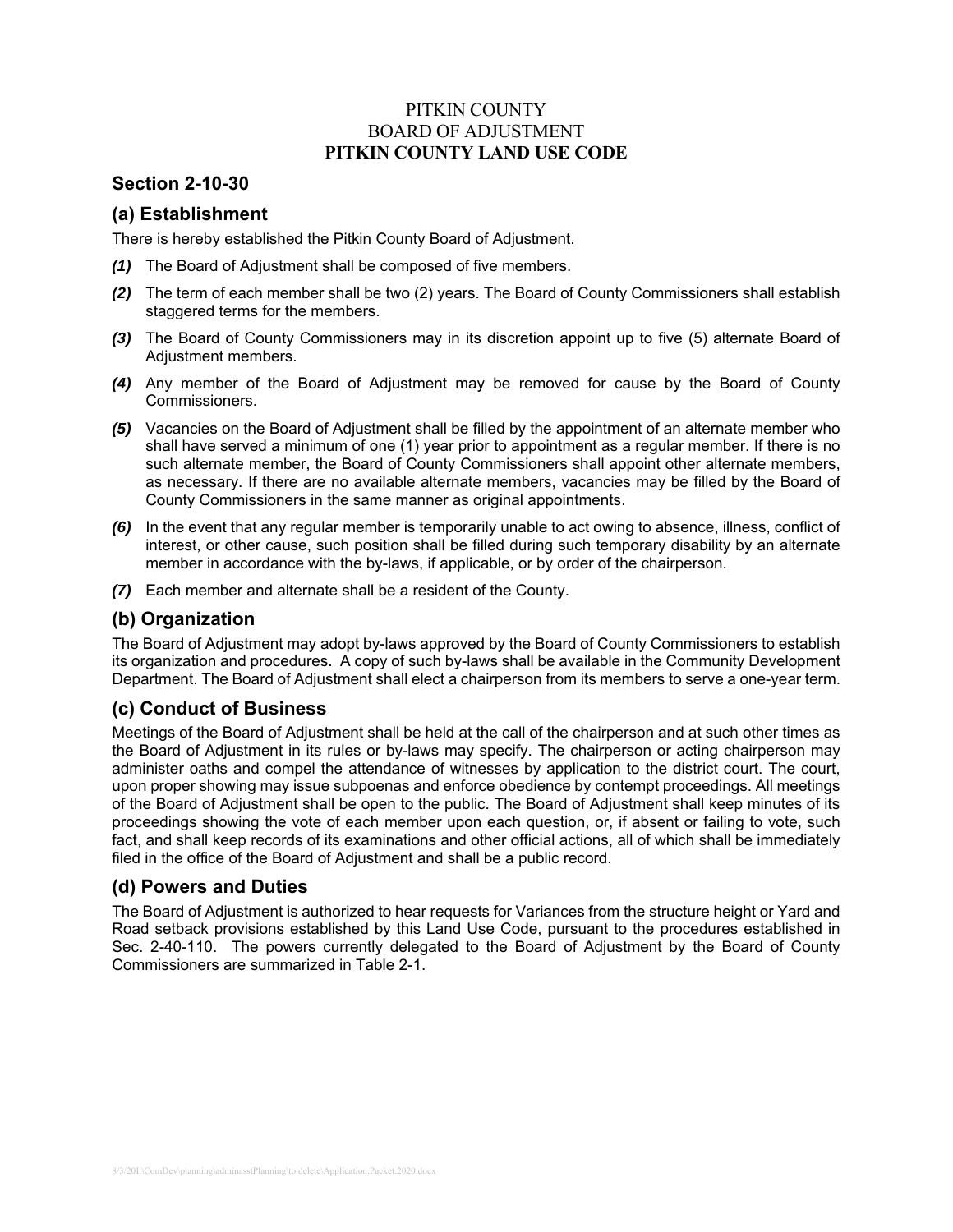# **VARIANCES OF STRUCTURE HEIGHT OR SETBACK**

### **(a) Authority**

The Board of Adjustment has the power to grant variances from the strict application of the provisions of the height and Road and Yard setback provisions of this Land Use Code pursuant to the standards in this section.

## **(b) Approval Criteria**

The Board of Adjustment shall only approve a variance where, by reason of unusual narrowness, shallowness, or shape of a specific piece of property at the time of the enactment of the regulation, or by reason of unusual topographic conditions or other situation or condition of such piece of property, the strict application of the height or Road and Yard setback regulations of this Land Use Code would result in peculiar practical difficulties to, or undue hardship upon, the owner of such property, and the granting of relief from the strict application of this Land Use Code will not cause substantial detriment to the public good and will not substantially impair the intent and purpose of the Pitkin County Comprehensive Plan and this Land Use Code.

#### **(c) Limitations**

The Board of Adjustment shall have no power to vary from the limitations on use, lot area requirements, floor area ratio requirements, stream setbacks, or any requirements of this Land Use Code other than heights, and Road and Yard setback requirements.

#### **(d) Votes Required**

The concurring vote of four (4) members of the Board of Adjustment in the case of a five (5)-member Board and three (3) members in the case of a four (4)-member or three (3)-member Board shall be necessary to reverse any order, requirement, decision, or determination or to decide in favor of the applicant.

#### **SECTION 2-40-120**

# **VARIANCE OF SIGN SETBACK OR NUMBER**

#### **(a) Authority**

The Board of Adjustment has the power to grant variances from the strict application of the provisions of this Land Use Code in the following specific situations: (1) setbacks variances for signs located within the sign setback areas required by Sec. 7-60-50(a)(2); and (2) a variance for one additional identification sign on a site, provided that the total square footage of both identification signs does not exceed ten (10) square feet.

#### **(b) Criteria**

The Board of Adjustment shall only approve a proposed sign variance if it meets the limitations stated in subsection (a) above and: (1) the variance is reasonably necessary to inform the public about the activity or development referenced on the sign, and (2) a sign erected without the requested variance would not adequately inform the public about the activity or development referenced on the sign, and (3) the requested sign variance will not create adverse impacts on traffic safety, and (4) the requested variance will not create any adverse impacts on any Scenic View Protection Area, as defined in Sec. 7-20-120.

### **Section 10-60**

# **JUDICIAL REVIEW BY THE BOARD OF COUNTY COMMISSIONERS**

There is hereby granted to the Board of County Commissioners authority to initiate and pursue judicial review of any final action of any administrative official, the Board of Adjustment and Planning and Zoning Commission taken pursuant to the provisions of this Land Use Code.